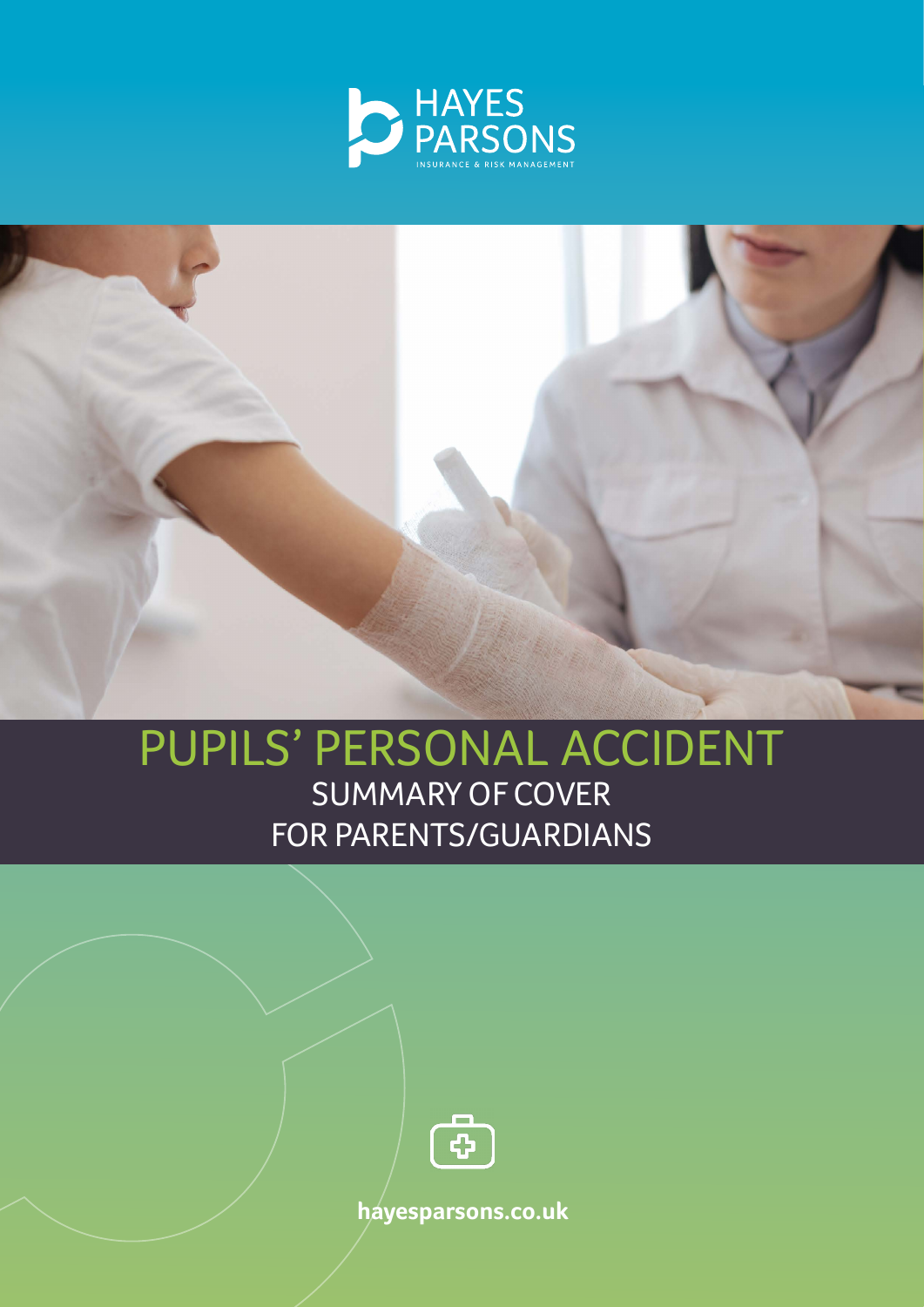## This key information is a guide to the cover provided under the Personal Accident section of the Pupil Insurance policy by setting out the significant features, benefits, limitations and exclusions.

This is a summary and does not contain the full terms and conditions of the cover, which can be found in the policy wording, a copy of which is available upon request. The cover is underwritten by Aviva Insurance Limited.

### PERSONAL ACCIDENT

This section provides a benefit payment for accidental bodily injury to an insured person occurring during the period of insurance which within 24 months of the date of the accident solely directly and independently of any other cause results in any of the benefits listed in the schedule.

#### **Method of Operation**

The method of operation is inclusive (the benefit is provided automatically to pupils who are enrolled at the school).

**Operative Time** - School Activity - cover is operative from the pupil's arrival at school on the first day of term and continues whilst at school or during any activity between the policyholder's premises and the insured person's residence.

## **£1,000,000 PERSONAL ACCIDENT BENEFITS**

| <b>BENEFITS FOLLOWING</b><br><b>ACCIDENTAL BODILY INJURY</b>                  | <b>SUM</b><br><b>ASSURED</b> |
|-------------------------------------------------------------------------------|------------------------------|
| 1. Total organic paralysis                                                    | £300,000                     |
| 2. Total loss of intellectual capacity                                        | £300,000                     |
| 3. Total loss of sight in both eyes                                           | £300,000                     |
| 4. Total loss of both upper limbs or both<br>hands                            | £300,000                     |
| 5. Total loss of both lower limbs or both feet                                | £300,000                     |
| 6. Total loss of one upper limb and one<br>lower limb                         | £300,000                     |
| 7. Total loss of one hand and one foot                                        | £300,000                     |
| 8. Total loss of one upper limb or one hand                                   | £150,000                     |
| 9. Total loss of one lower limb or one foot                                   | £150,000                     |
| 10. Total loss of use of lung                                                 | £150,000                     |
| 11. Total loss of sight in one eye                                            | £150,000                     |
| 12. Total loss of hearing in both ears                                        | £150,000                     |
| 13. Total loss of hip or knee or ankle                                        | £120,000                     |
| 14. Total loss of use of back/spine below<br>the neck (no spinal cord damage) | £120,000                     |
| 15. Total loss of use of neck/cervical spine<br>(no spinal cord damage)       | £90,000                      |
| 16. Total loss of use of shoulder or elbow                                    | £90,000                      |
| 17. Total loss of use of one thumb                                            | £80,000                      |
| 18. Total loss of use of wrist                                                | £80,000                      |
| 19. Total loss of use of jaw                                                  | £50,000                      |
| 20. Total loss of use of kidney                                               | £45,000                      |
| 21. Total loss of big toe                                                     | £45,000                      |

| <b>BENEFITS FOLLOWING</b><br><b>ACCIDENTAL BODILY INJURY</b>                                                                                                                                                                                                                                                                                                     | <b>SUM</b><br><b>ASSURED</b>                                                                                                                                                                                      |  |
|------------------------------------------------------------------------------------------------------------------------------------------------------------------------------------------------------------------------------------------------------------------------------------------------------------------------------------------------------------------|-------------------------------------------------------------------------------------------------------------------------------------------------------------------------------------------------------------------|--|
| 22. Total loss of hearing in one ear                                                                                                                                                                                                                                                                                                                             | £30,000                                                                                                                                                                                                           |  |
| 23. Total loss of finger                                                                                                                                                                                                                                                                                                                                         | £30,000                                                                                                                                                                                                           |  |
| 24. Total loss of taste and smell                                                                                                                                                                                                                                                                                                                                | £30,000                                                                                                                                                                                                           |  |
| 25. Total loss of spleen                                                                                                                                                                                                                                                                                                                                         | £25,000                                                                                                                                                                                                           |  |
| 26. Total loss of any other toe                                                                                                                                                                                                                                                                                                                                  | £12,000                                                                                                                                                                                                           |  |
| 27. Total loss of natural tooth (excluding<br>deciduous (milk) teeth)<br>(a) Total permanent physical loss of<br>anterior tooth (canine or incisor)<br>(b) Total permanent physical loss of<br>posterior tooth (molar or pre-molar)<br>(c) (i) Partial loss of anterior and/or<br>posterior tooth<br>(ii) Total loss of vitality of a permanent<br>natural tooth | £2,000 per tooth<br>£1,250 per tooth<br>Up to £500 per<br>tooth<br>Up to £500 per<br>tooth<br>But not exceeding<br>£2,000 for all teeth<br>partially lost and/or<br>all teeth suffering<br>total loss of vitality |  |
| 28. Accidental death                                                                                                                                                                                                                                                                                                                                             | £25,000                                                                                                                                                                                                           |  |
| 29. In the event of the insured person sustaining any permanent<br>disability not specified above the benefit payable shall be<br>calculated by assessing the degree of disability in relation to<br>benefits $1 - 27$ .                                                                                                                                         |                                                                                                                                                                                                                   |  |
| <b>MAXIMUM BENEFIT ANY ONE INSURED PERSON</b><br>£300,000 or £1,000,000 when the supplemental<br>benefit is payable<br><b>JAMBER ACCURATION LIBRATIC</b>                                                                                                                                                                                                         |                                                                                                                                                                                                                   |  |

| <b>MAXIMUM ACCUMULATION LIMITS</b> |             |
|------------------------------------|-------------|
| Any one accident                   | £50,000,000 |
| Any one aircraft                   | £50,000,000 |
|                                    |             |

#### **EXTENSIONS**

**Facial Disfigurement Benefit –** Permanent scarring or permanent burns to the face up to a maximum of £10,000

**Burns and Scalds Benefit –** Permanent scarring caused by burns up to £10,000

**Supplemental Benefit –** Up to £700,000 in the event of the insured person sustaining one, or more than one, form of permanent disability where total compensation of £300,000 or more becomes payable for a permanent disability under benefits 1 to 27 and 29 in the schedule above and/or the burns and scalds and the facial disfigurement benefit

**Estate Administration –** £1,000 towards the cost of obtaining letters of administration incurred in relation to death

**Fractures** - (Certain injuries only) from £500 up to a maximum of £5,000 any one accident

**Coma Benefits –** £100 per day for each day of continuous unconsciousness up to a maximum of two years

**Funeral Expenses –** Up to a maximum payment of £10,000

**Hospitalisation –** Up to a maximum of £50 per day up to a maximum of 365 days

**Medical Expenses –** Up to £15,000

**Rehabilitation Expenses –** Up to £15,000

**Independent Financial Advice –** Up to £3,000

**Disability Assistance Expenses –** Up to £25,000

**Domestic Assistance Expenses –** Up to £100 a week (maximum 104 weeks)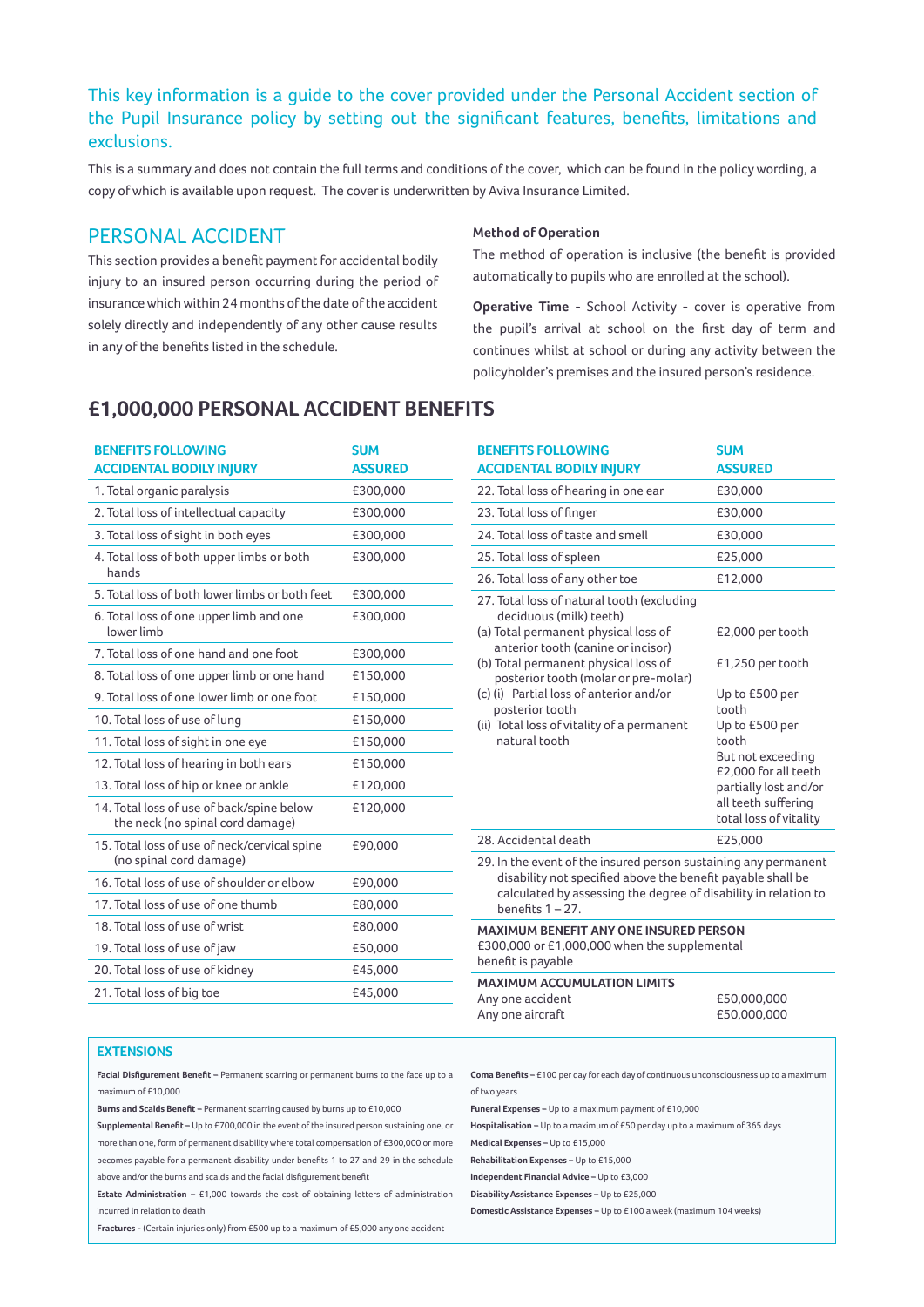# DENTAL OPTION (only operative if school has chosen to provide this benefit)

#### **Significant Features and Benefits**

| <b>BENEFITS</b>                                    | <b>SUM ASSURED</b>                 |
|----------------------------------------------------|------------------------------------|
| Emergency dental treatment                         | Up to £2,000                       |
| Incidental expenses                                | Up to $£125$                       |
| In-patient hospitalisation                         | £125 per night up<br>to 365 nights |
| Mouth cancer treatment                             | Up to £12,000                      |
| Surgical extraction of third molars (wisdom teeth) | £125                               |
| Treatment for dental injury                        | Up to £10,000                      |

# Significant or Unusual Exclusions or Limitations

This policy does not cover:

- Any gradually operating cause.
- Any naturally occurring condition or degenerative process.
- Sickness or disease.
- Any consequence whatsoever resulting directly or indirectly from or in connection with any of the following regardless of any other contributory cause or event.
	- (a) war in the insured person(s) country of residence or secondment
	- (b) any action taken in controlling, preventing, suppressing or in any way relating to (a) above

The above exclusion shall be inoperative in the event of war being declared whilst the insured person is actually engaged on a journey abroad.

- The insured person engaging in any kind of flying other than as a passenger.
- The insured person being a full time member of the armed forces of any nation or international authority or a member of any reserve forces called out for permanent service.
- The insured person committing or attempting to commit suicide or intentionally inflicting self injury.
- The insured person(s) own criminal act.
- The insured person being in a state of insanity.
- Any claim incurred in any country destination or region in respect of which the advice of the British Government or the government of the insured person(s) country of residence (if different) at the time the trip was booked was "against all travel to".



The **dental** section does not cover:

- Treatment for dental injury caused intra-orally by wear and tear;
- Treatment for dental injury to the extent it exceeds £750, unless the dentist providing dental treatment has obtained the prior approval of insurers that such dental treatment was necessary;
- Treatment for dental injury if the dental injury gives rise to the need for dental treatment reported to insurers more than 3 months after the occurrence of the injury;
- Any amount claimed for treatment for dental injury and/ or emergency dental treatment which in our sole opinion exceeds reasonable fees;
- Routine dental care or check-ups;
- Loss of, or damage to dentures or orthodontic appliances occurring other than whilst being worn;
- Routine orthodontic treatment;
- Cosmetic treatment (except cosmetic treatment forming part of treatment for dental injury following an accident);
- Mouth cancer diagnosed before or within 90 days of the cover being first provided or for which tests or consultation began within 90 days of the cover being first provided;
- Any amount claimed for the failure of a dental implant to integrate the bone.